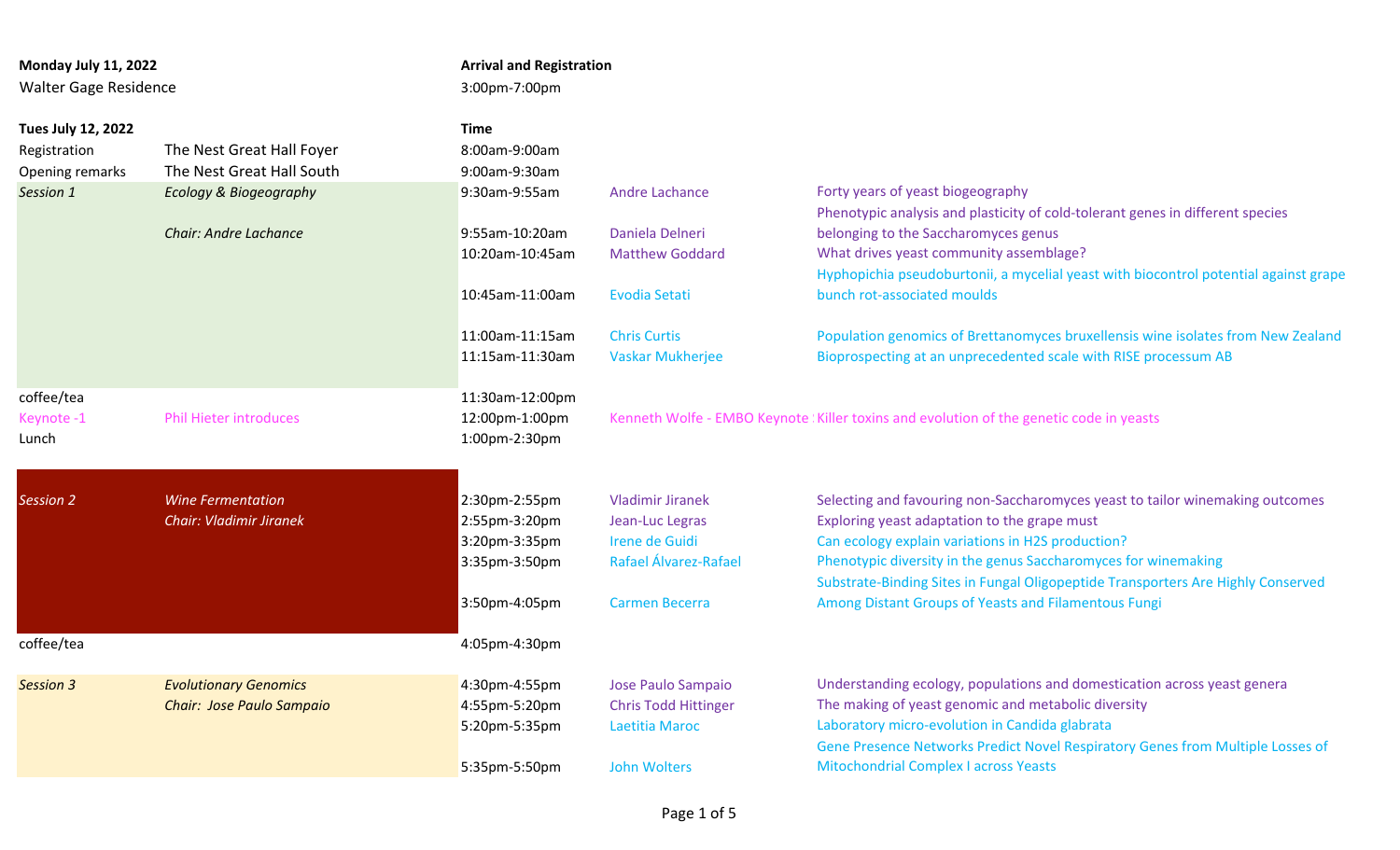|                                        |                                                                        | 5:50pm-6:05pm                                   | Carignan Bailey - Lallemand                           | Targeted brewing solutions through exploitation of classical and modern strain<br>development techniques                                                                                                       |
|----------------------------------------|------------------------------------------------------------------------|-------------------------------------------------|-------------------------------------------------------|----------------------------------------------------------------------------------------------------------------------------------------------------------------------------------------------------------------|
| <b>Welcome Reception</b>               | Alumni Centre - Jack Pool Hall                                         | 7:00pm-10:30pm                                  |                                                       |                                                                                                                                                                                                                |
| Wed July 13, 2022                      |                                                                        |                                                 |                                                       |                                                                                                                                                                                                                |
| Session 4                              | Genome Engineering in non-traditional yeasts<br>Chair: Anne Gschaedler | $9am-11am$<br>9am-9:25am                        | <b>John Morrissey</b>                                 | Genomic approaches to explore and exploit Kluyveromyces marxianus<br>CRISPR-Cas9 Gene Editing in the Hybrid Yeast Zygosaccharomyces parabailii:                                                                |
|                                        |                                                                        | 9:25am-9:50am<br>9:50am-10:15am                 | Paola Branduardi<br><b>Diethard Mattanovich</b>       | <b>Optimizations and Findings</b><br>Metabolic engineering of Komagataella phaffii to serve a C1 bioeconomy<br>Split-Marker recombination for efficient targeted genome editing in a CTG clade                 |
|                                        |                                                                        | 10:15am-10:30am                                 | Kameshwara Venkata Ramana Peyeast, Candida intermedia | Genetically engineered Yarrowia lipolytica as a useful tool for production of lipophilic                                                                                                                       |
|                                        |                                                                        | 10:30am-10:45am                                 | <b>Milan Certík</b>                                   | compounds<br>A hidden methanol and CO2 assimilation pathway in the methylotrophic yeast                                                                                                                        |
|                                        |                                                                        | 10:45am-11a m                                   | <b>Bernd Mitic</b>                                    | Komagataella phaffii - the reductive glycine pathway                                                                                                                                                           |
| coffee/tea<br>Keynote-2<br>Lunch       | <b>Brenda Andrews introduces</b>                                       | 11:am-11:30am<br>11:30am-12:30pm<br>12:30pm-2pm | <b>Corey Nislow</b>                                   | Yeast as the biological breadboard for innovative technologies                                                                                                                                                 |
| <b>FEMS YR Editorial Board meeting</b> |                                                                        | 1:10pm-1:50pm                                   | <b>Location TBD</b>                                   |                                                                                                                                                                                                                |
| <b>Session 5</b>                       | <b>Yeast Culture Collections</b>                                       | 2pm-2:25pm                                      | <b>Kyria Boundy-Mills</b>                             | Insider Tips to Maximize Research Benefits from Yeast Culture Collections<br>WDCM Global Cooperation: Global Catalogue of Microorganisms (GCM) and 10K                                                         |
|                                        | <b>Chair: Kyria Boundy-Mills</b>                                       | 2:30pm-2:55pm<br>3:00pm-3:30pm                  | Juncai Ma<br><b>Vincent Robert</b>                    | <b>Type Strain Sequencing Project</b><br><b>Yeasts and databasing</b>                                                                                                                                          |
| coffee/tea                             |                                                                        |                                                 |                                                       |                                                                                                                                                                                                                |
| Session 6                              | <b>Synthetic Biology</b><br>Chair: Verena Siewers                      | 4:00pm-4:25pm<br>4:25pm-4:50pm                  | <b>Verena Siewers</b><br>Luciana Lazar-Stefanita      | Metabolite biosensors in yeast metabolic engineering<br>Stable twin rDNA loci form a single nucleolus in brewer's yeast<br>Development and application of CRISPR-based tools for functional genomic studies in |
|                                        |                                                                        | 4:50pm-5:05pm                                   | <b>Rebecca Shapiro</b>                                | the yeast pathogen Candida albicans                                                                                                                                                                            |
|                                        |                                                                        |                                                 | Page 2 of 5                                           |                                                                                                                                                                                                                |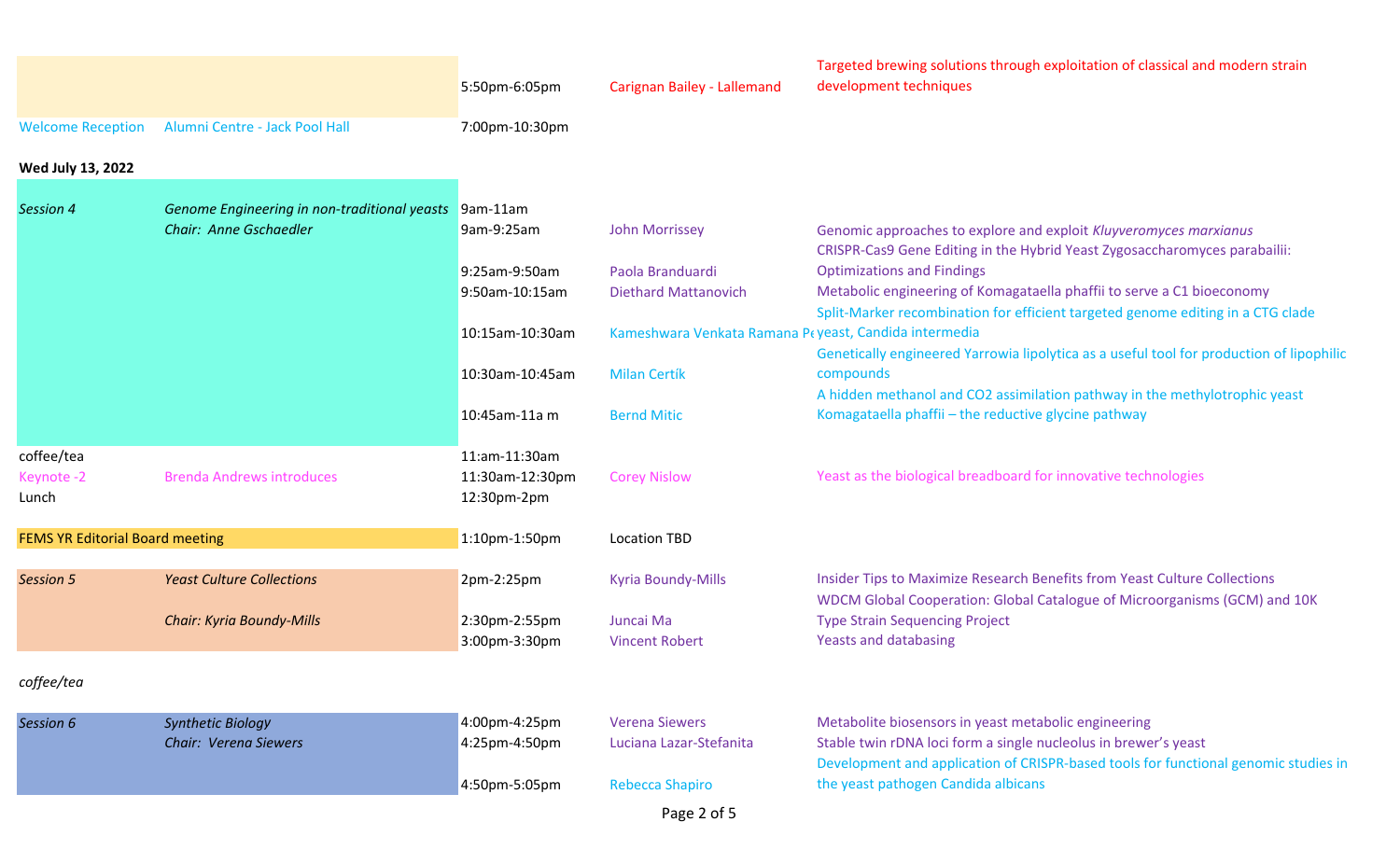|                                     |                                       | 5:05pm-5:25pm<br>5:25pm-5:40pm<br>5:40pm-5:55pm | <b>David Stuart</b><br><b>Luca Torello Pianale</b><br><b>Celina Borgstrom Tufvegren</b> | Engineering Lipomyces starkeyi for the production of fatty alcohols from mixed<br>carbon feedstock.<br>Biosensor-mediated monitoring of yeast intracellular state during bioprocesses<br>Adipic acid production from glucose in recombinant Saccharomyces cerevisiae |
|-------------------------------------|---------------------------------------|-------------------------------------------------|-----------------------------------------------------------------------------------------|----------------------------------------------------------------------------------------------------------------------------------------------------------------------------------------------------------------------------------------------------------------------|
| Posters with beverages and snacks   |                                       | 6:00pm-7:30pm                                   |                                                                                         |                                                                                                                                                                                                                                                                      |
| <b>Commissioner Dinner 8pm-11pm</b> |                                       | 7:30pm onwards                                  | Free time for dinner                                                                    |                                                                                                                                                                                                                                                                      |
| <b>Thurs July 14, 2022</b>          |                                       |                                                 |                                                                                         |                                                                                                                                                                                                                                                                      |
| <b>Session 7</b>                    | <b>Evolutionary Genomics</b>          | 9:00am-9:25am                                   | Maitreya Dunham                                                                         | High throughput testing of pharmacogene variants using yeast activity assays                                                                                                                                                                                         |
|                                     | Chair: Chris Todd Hittinger           | 9:30am-9:55am                                   | Joseph Schacherer                                                                       | Species-wide exploration of the inherited gene expression variation in yeast                                                                                                                                                                                         |
|                                     |                                       | 10:00am-10:15am                                 | <b>Ana Pontes</b>                                                                       | Is MEL gene expansion involved in ecological adaptation in S. cerevisiae?                                                                                                                                                                                            |
|                                     |                                       | 10:15am-10:30am                                 | <b>Francisco Cubillos</b>                                                               | Structural variants define the fermentation potential across strains in Lachancea cidri                                                                                                                                                                              |
|                                     |                                       | 10:30am-10:45am                                 | <b>Masako Takashima</b>                                                                 | Investigation of the orthologs that characterize Ascomycota and Basidiomycota                                                                                                                                                                                        |
|                                     |                                       |                                                 |                                                                                         | Identification of yeasts with high glycolytic flux for the development of novel cell                                                                                                                                                                                 |
|                                     |                                       | 10:45am-11:00am                                 | Linda Horianopoulos                                                                     | factories                                                                                                                                                                                                                                                            |
| coffee/tea                          |                                       | 11:00am-11:30am                                 |                                                                                         |                                                                                                                                                                                                                                                                      |
| Keynote-3                           | Rahul Singh from Genome BC introduces | 11:30am-1:00pm                                  | <b>Jay Keasling</b>                                                                     | Production of monoterpene indole alkaloids in yeast                                                                                                                                                                                                                  |
|                                     |                                       |                                                 | <b>John Husnik</b>                                                                      | <b>Renaissance Bioscience</b>                                                                                                                                                                                                                                        |
|                                     | <b>Panel Discussion</b>               |                                                 | Oleg Tyurin                                                                             | <b>Bioboost Synbio Consulting</b>                                                                                                                                                                                                                                    |
| Lunch                               |                                       | 1:00pm-2:30pm                                   | Linda Horianopoulos                                                                     | Dr. Chris Todd Hittinger's lab                                                                                                                                                                                                                                       |
|                                     |                                       |                                                 |                                                                                         |                                                                                                                                                                                                                                                                      |
|                                     |                                       |                                                 |                                                                                         | Functional Amino Acid Engineering in Yeast: Application to Brewing of Alcoholic                                                                                                                                                                                      |
| <b>Session 8</b>                    | <b>Food and Beverge Fermentation</b>  | 2:30pm-2:55pm                                   | Hiroshi Takagi                                                                          | <b>Beverages</b>                                                                                                                                                                                                                                                     |
|                                     | Chair: Hiroshi Takagi                 | 2:55pm-3:20pm                                   | Lene Jesperson                                                                          | Beneficial yeasts in food - Debaryomyces hansenii as a hidden gem?                                                                                                                                                                                                   |
|                                     |                                       | 3:20pm-3:35pm                                   | <b>Gitte Knudsen</b>                                                                    | Non-Saccharomyces yeasts for beer production: Safety assessment of Pichia kluyveri<br>Evolutionary engineering of autochthonous cider yeast strain for buckwheat beer                                                                                                |
|                                     |                                       | 3:35pm-3:50pm                                   | Neža Cadež                                                                              | fermentation                                                                                                                                                                                                                                                         |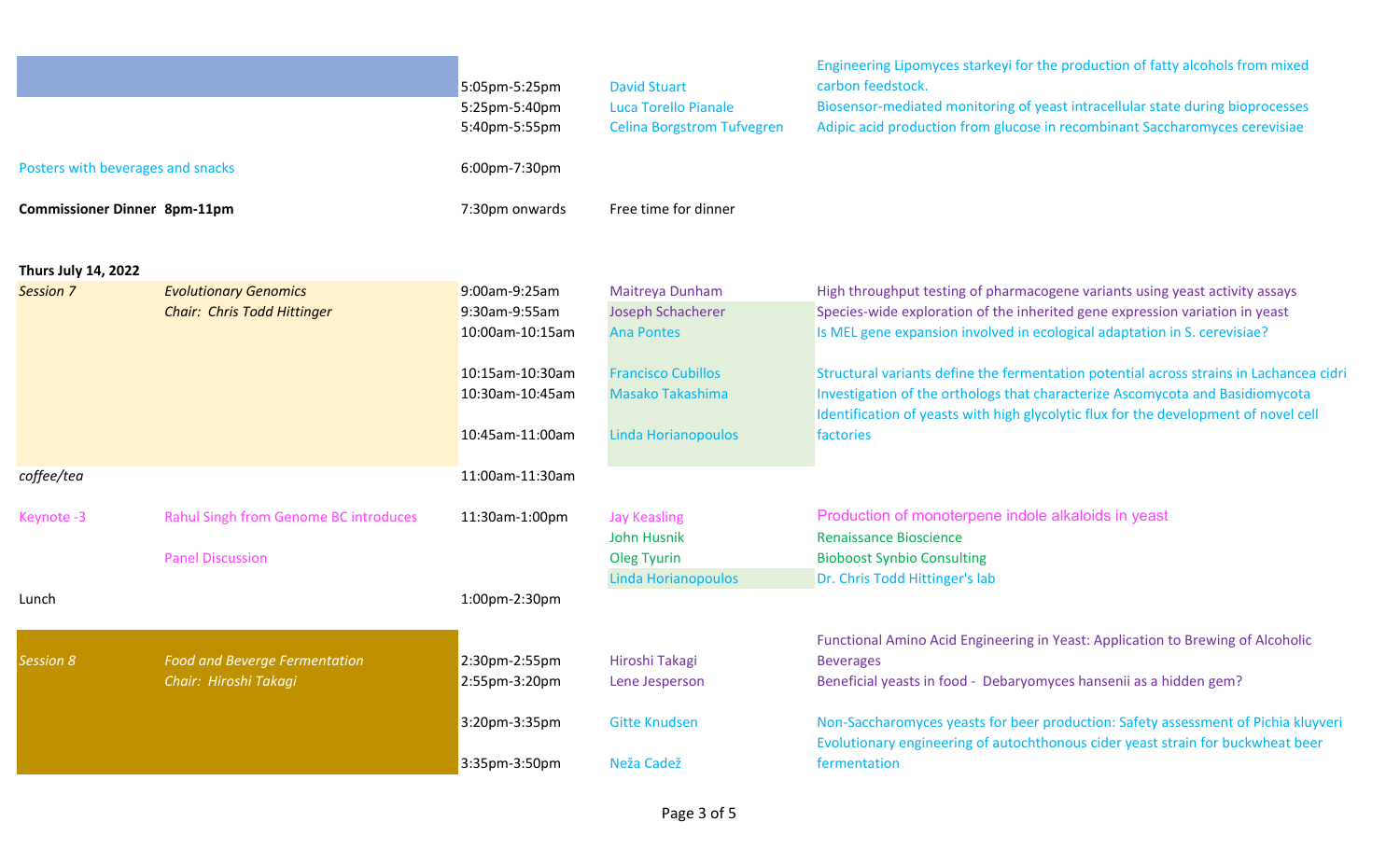|                      |                                              | 3:50pm-4:05pm   | <b>Francisco Carrau</b>  | Biology of Hanseniaspora vineae and its potential contribution to understand yeast<br>adaptations for food fermentation. |
|----------------------|----------------------------------------------|-----------------|--------------------------|--------------------------------------------------------------------------------------------------------------------------|
| coffee/tea           |                                              | 4:00pm-4:30pm   |                          |                                                                                                                          |
|                      | <b>Remembering Lex Scheffers: FEMS Yeast</b> |                 |                          |                                                                                                                          |
| <b>Session 9</b>     | <b>Research Yeast Physiology session</b>     | 4:30pm-4:45pm   | <b>John Morrissey</b>    | Introduction to FEMS Yeast Research and Lex Scheffers                                                                    |
|                      | <b>Chair: John Morrissey</b>                 | 4:45-5:00pm     | Hana Sychrová            | <b>Trk1 Transporters in Yeast Cell Physiology</b>                                                                        |
|                      |                                              |                 |                          | Correlation between cell morphology and metabolism and its underlying mechanism                                          |
|                      |                                              | 5:00pm-5:15pm   | <b>Xiang Li</b>          | in yeasts                                                                                                                |
|                      |                                              |                 |                          | Engineering sugar transport to alter yeast physiology and increase product yields in                                     |
|                      |                                              | 5:15pm-5:30pm   | <b>Robert Mans</b>       | yeast                                                                                                                    |
|                      |                                              |                 |                          | Temporal proteome dynamics of (minimal glycolysis) yeast during aerobic and                                              |
|                      |                                              | 5:30pm-5:45pm   | <b>Maxime den Ridder</b> | anaerobic growth                                                                                                         |
|                      |                                              |                 |                          | The maximum specific growth rate ( $\mu$ MAX) of <i>Saccharomyces cerevisiae</i> >: so                                   |
|                      |                                              | 5:45pm-6:00pm   | <b>Andreas Gombert</b>   | often used so seldom put into perspective                                                                                |
|                      |                                              |                 |                          | Comparative genomics unveils fundamental traits on the biology and physiology                                            |
|                      |                                              |                 |                          | underlying the foe/friend behaviour in wine-making of Yeasts belonging to the                                            |
|                      |                                              | 6:00pm-6:15pm   | <b>Nuno Mira</b>         | Saccharomycodeacea family                                                                                                |
|                      |                                              | 6:15pm-6:30pm   | <b>Paul Le Montagner</b> | Bioadhesion properties of Brettanomyces bruxellensis: on the origin of wine spoilage                                     |
|                      | Posters with beverages and snacks            | 6:30pm-8:00pm   |                          |                                                                                                                          |
|                      |                                              | 8pm onwards     | Free Time for Dinner     |                                                                                                                          |
|                      |                                              |                 |                          |                                                                                                                          |
| Friday July 15, 2022 |                                              |                 |                          |                                                                                                                          |
| Session 10           | <b>Food and Beverage Fermentation</b>        | 9:00am-9:25am   | <b>Florian Bauer</b>     | The wine yeast ecosystem: Molecular signatures of interactions between species                                           |
|                      |                                              |                 |                          | Diversity of the Fungal Oligopeptide Transporters in yeast and impact of oligopeptide                                    |
|                      | Chair:                                       | 9:30am-9:55am   | <b>Virginie Galeote</b>  | uptake during wine fermentation                                                                                          |
|                      |                                              | 10:00am-10:15am | <b>Graeme Walker</b>     | Whisky fermentations with non-Saccharomyces yeasts                                                                       |
|                      |                                              |                 |                          | BEYOND SACCHAROMYCES PASTORIANUS FOR MODERN LAGER BREWS: EXPLORING                                                       |
|                      |                                              |                 |                          | NON-CEREVISIAE SACCHAROMYCES HYBRIDS WITH HETEROTIC MALTOTRIOSE                                                          |
|                      |                                              | 10:15am-10:30am | Nikola Gyurchev          | <b>CONSUMPTION AND NOVEL AROMA PROFILE</b>                                                                               |
|                      |                                              |                 |                          | Torulaspora delbrueckii phenotypic and metabolic profiling for wine and bread                                            |
|                      |                                              | 10:30am-10:45am | <b>Maria Joao Sousa</b>  | industries and its undelaying molecular bases                                                                            |
|                      |                                              |                 | Page 4 of 5              |                                                                                                                          |